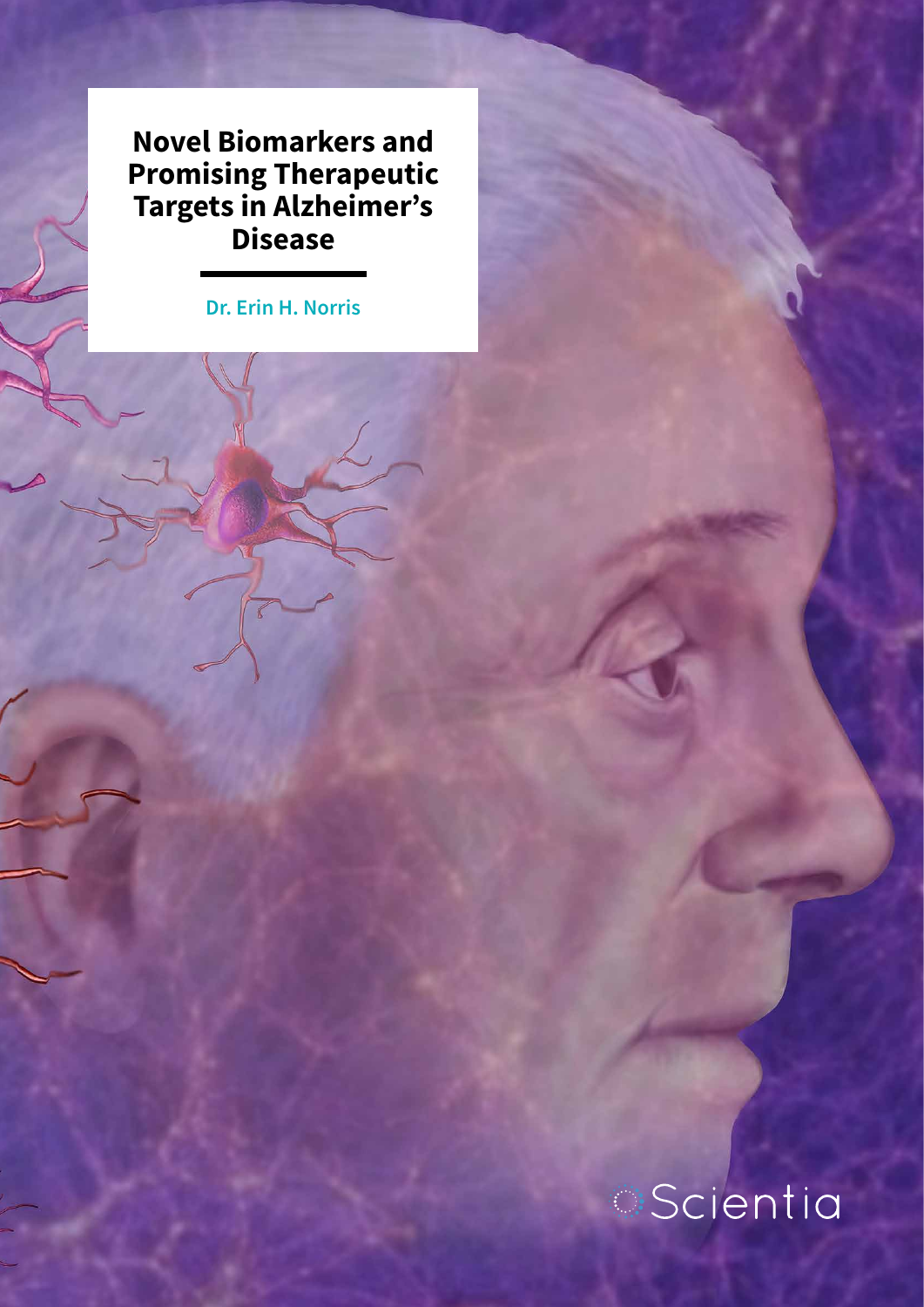## **NOVEL BIOMARKERS AND PROMISING THERAPEUTIC TARGETS IN ALZHEIMER'S DISEASE**

Alzheimer's disease is a form of dementia that affects tens of millions of people globally. Although we can modestly improve the quality of life of patients, there is currently no cure, largely because the underlying biological mechanisms of the disease are poorly defined. Understanding the abnormal molecular characteristics of Alzheimer's disease is the focus of **Dr. Erin Norris's** research at The Rockefeller University. By studying the dysfunction of the plasma contact system, which may result in abnormal coagulation and inflammation that may lead to Alzheimer's disease, Dr. Norris and her colleagues have uncovered novel biomarkers, paving the way for exciting new therapeutics.



#### **A Common but Challenging Disease**

Alzheimer's disease is the most common form of dementia, which is an umbrella term encompassing a variety of diseases characterised by a progressive decline in cognitive functions such as memory, language, attention and reasoning. The symptoms often initially present as minor problems with memory that progress into confusion, issues with speech and movement, alterations in personality like aggression, and even hallucinations. Risk factors for Alzheimer's disease include a family history of the condition, older age, lifestyle factors associated with cardiovascular disease and untreated depression.

While people do not tend to pass away from the illness itself, many patients experience a reduced appetite and their diminished cognitive ability can result in difficulty swallowing, causing inhalation of food and frequent chest infections. Currently, there is no cure but certain drugs can alleviate some of the symptoms. Psychological treatments such as cognitive stimulation therapy can try to help prevent the further deterioration of memory and language. Changing the home environment in which a person with Alzheimer's disease resides can also allow them to live more independently by simplifying day-to-day tasks.

Research across the globe has been dedicated to finding and targeting the molecular irregularities that cause Alzheimer's disease. Although the exact causes are not well-defined, it is understood that when proteins (the building blocks of all cells) in the brain act abnormally, the function of brain cells known as neurons is disrupted. The subsequent series of toxic events results in damage to neurons. The connections that facilitate brain activity are also disrupted, which eventually causes the neurons to die, leading to a decline in cognitive function.



The proteins responsible for these destructive events are called betaamyloid and tau. Beta-amyloid is a fragment of a very large protein called amyloid precursor protein. When these fragments aggregate they disrupt cellto-cell communication and continue to cluster with other cellular debris into large deposits called amyloid plaques. These plaques can then also lead to chronic inflammation in the brain, which is toxic to neurons. Tau proteins are important for the internal support of neurons and help to carry essential nutrients and materials. However, in Alzheimer's disease, tau proteins become atypically organised to create neurofibrillary tangles which disrupt the transport system.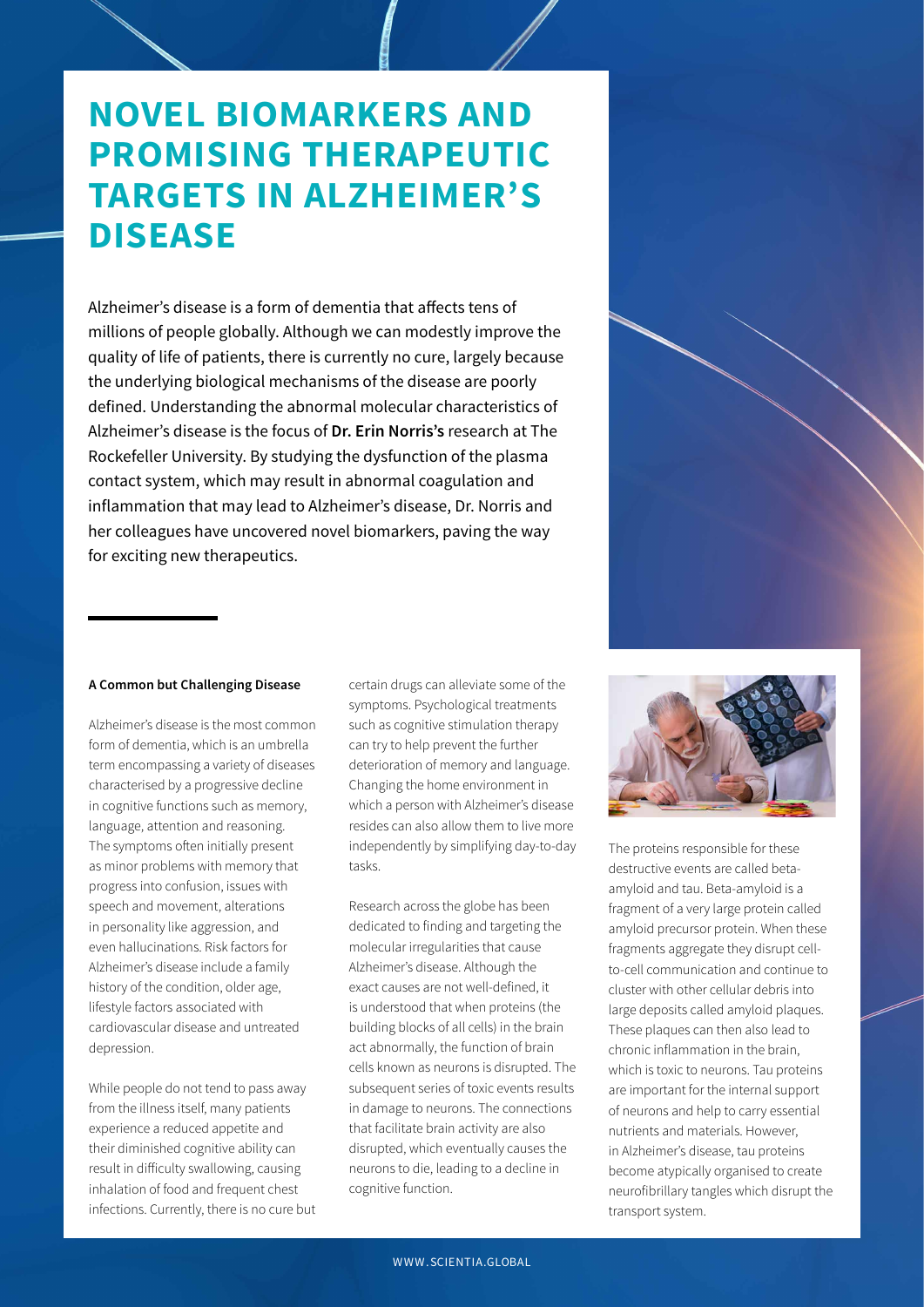

#### **Targeting the Plasma Contact System**

These pathologies of Alzheimer's disease have been extensively studied, but an issue that has been less explored is vascular dysfunction – problems in blood vessels and blood circulation. Many patients experience a reduced blood flow in the brain known as hypoperfusion, damage to brain blood vessels and disruption to normal mechanisms that stop bleeding and repair damage (haemostasis). Vascular disorders such as obesity, hypertension and diabetes are also common in those with Alzheimer's. Dr. Erin Norris and her colleagues from The Rockefeller University in New York are working to understand the links between Alzheimer's and vascular dysfunction and the biological processes behind them.

The vascular system is responsible for coagulation, which is the process of liquid blood changing into a solid state, or blood clot, to repair injuries. There are two mechanisms by which this occurs – the first is extrinsic clotting. When an injury or trauma occurs outside of the blood vessel (a cut, for example), this pathway is activated to heal the damage. The other is intrinsic clotting, which occurs when there is trauma to the blood vessel itself or the tissues surrounding it. These two mechanisms merge together to form blood clots via the cleavage (cutting up) of fibrinogen proteins into smaller fibrin proteins using an enzyme called thrombin.

Research from Dr. Norris and her scientific team has revealed that the intrinsic clotting pathway in patients with Alzheimer's is disrupted, whilst the extrinsic system is left intact. In one study, Dr. Norris and her colleagues investigated the plasma contact

system within the intrinsic pathway. This system is initiated by a protein called coagulation factor XII (FXII) being activated into its active form (FXIIa), which then triggers two arms of the process. One arm is the clotting pathway that utilises factor XI (FXI) to produce thrombin and blood clots, while the other is an inflammatory pathway that uses prekallikrein (PK) to produce the pro-inflammatory peptide, bradykinin.

Bradykinin is cleaved out of high molecular weight kininogen (HK) by the activated form of PK (or PKa). HK is important for both arms of the system because it forms complexes with both FXI and PK allowing for their efficient activation by FXIIa. Due to this dual function of HK, reducing or inhibiting the cleavage of HK can prevent unwanted blood clots and inflammation, as shown in some of Dr. Norris's experiments. To prevent HK cleavage, they depleted the amount of FXII in Alzheimer's model mice, which in turn prevented the function of HK. The mice showed reduced neuroinflammation and neurodegeneration and performed better cognitively compared to untreated mice.

These exciting results demonstrate a potential novel focus for Alzheimer's therapies. As contact system activation may play a part in the pathology of Alzheimer's, blocking it could slow disease progression. Dr. Norris suggests HK as a prime target in the quest to prevent inflammation as well as abnormal coagulation, and her team has already discovered a way of inhibiting the protein's cleavage. Her method utilises an antibody that binds to HK and prevents its cleavage and thus its ability to generate bradykinin. Whilst the antibody is being tested, she studies other abnormal molecular occurrences in Alzheimer's patients.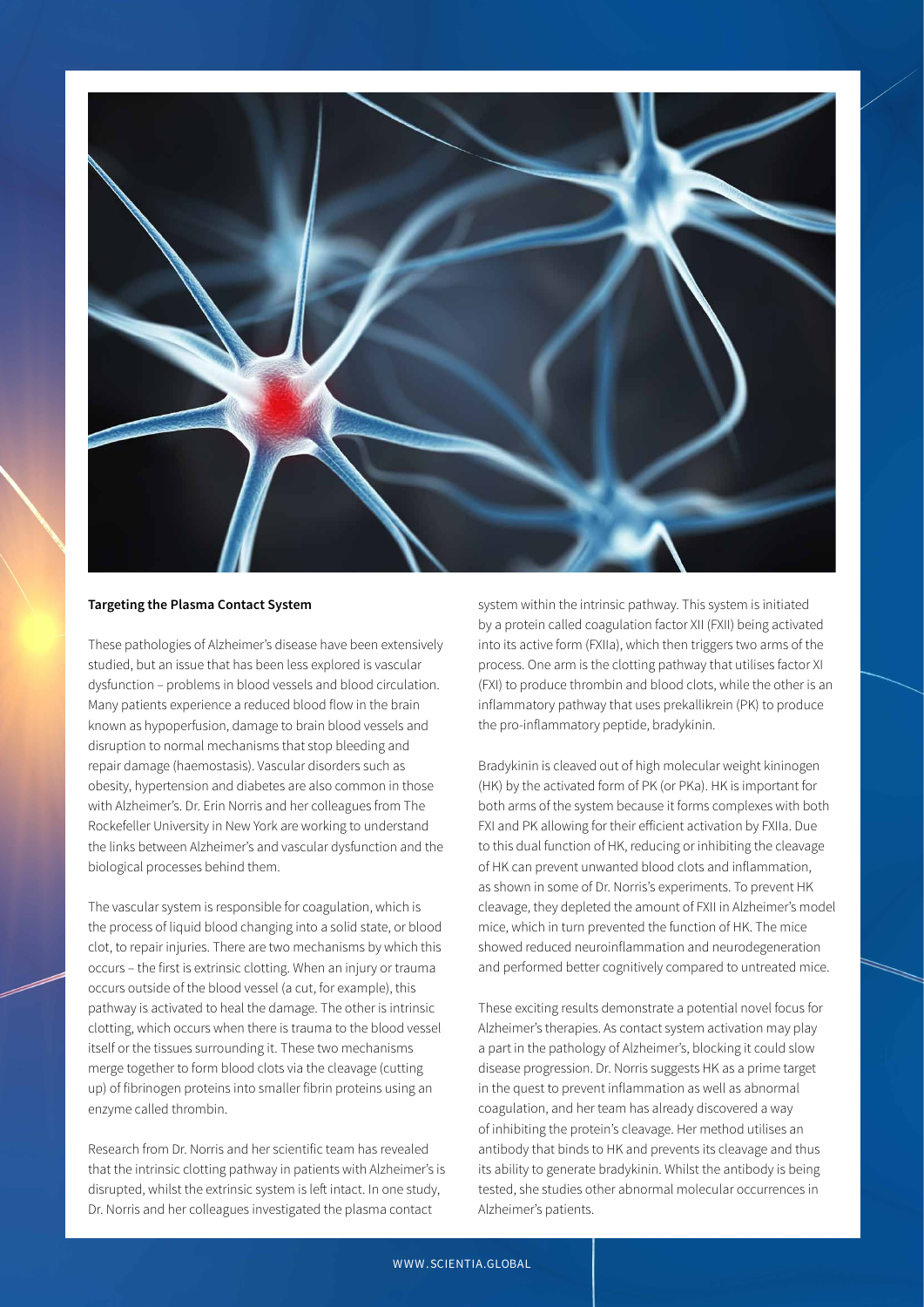

#### **Defining Biomarkers for Alzheimer's Disease**

The overactivation of the intrinsic pathway in Alzheimer's could be due to the unusual build-up of beta-amyloid protein. Beta-amyloid can bind to FXII and lead to activation of the plasma contact system, resulting in a high amount of cleaved HK and bradykinin in the plasma of Alzheimer's patients as well as mouse models. While not all Alzheimer's patients have vascular dysfunction and contact system activation, being able to identify those patients suffering from this condition would be advantageous as there are already FDA-approved treatments. Any method to slow the progression of the disease in even a subset of patients would be beneficial. Therefore, cleaved HK could be categorised as a biomarker, and could be a useful means of diagnosing Alzheimer's patients with vascular dysfunction.

In order to create a diagnostic tool, Dr. Norris's laboratory team set out to generate and screen for antibodies that could specifically recognise both the cleaved and uncleaved versions of HK. Once these were identified, they used a method called enzyme-linked immunosorbent assay to screen for these proteins in human plasma. The tests revealed decreased uncleaved HK and increased cleaved HK in those plasma samples from Alzheimer's patients, and these results correlated with dementia and levels of beta-amyloid plaque in the brain. This study provides solid evidence that cleaved HK in plasma could be used as a novel biomarker for the diagnosis of Alzheimer's disease with a vascular pathophysiological component.

Dr. Norris continued to explore this avenue in a subsequent study that centred around mild cognitive impairment (MCI). This disorder is a transitional stage between the normal cognitive decline that comes with ageing and the commencement of mild dementia. Patients with MCI tend to adequately carry out daily tasks but have some deficits in cognitive function such as short-term memory retrieval. Approximately 10–15% of MCI patients convert to an Alzheimer's diagnosis per year.



Dr. Norris's team examined the plasma of MCI patients for evidence of contact system activation. Aligning with their previous results, those living with MCI who experienced poor memory recall had increased kallikrein activity and subsequently, higher levels of cleaved HK. This finding further supported her and her team's hypothesis that contact system dysfunction is a biomarker for Alzheimer's and its related dementias as it can contribute to its pathogenesis.

#### **Implementing Novel Biomarkers**

A further study by Dr. Norris' group showed significantly elevated levels of bradykinin in the plasma of Alzheimer's patients compared to healthy participants. Increased levels of bradykinin are due to increased contact system activation and cleavage of HK. Furthermore, those with a more profound increase in bradykinin displayed more severe cognitive impairment. These results strongly suggest that cleaved HK and bradykinin are involved in disease pathogenesis. Moreover, since bradykinin is a potent inflammatory molecule, it could be responsible for much of the neuroinflammation found in Alzheimer's patients. Interestingly, post-mortem examination of Alzheimer's patients' brain tissue showed that bradykinin co-deposits with beta-amyloid plaques.

Dr. Norris and her colleagues at The Rockefeller University have uncovered multiple, yet linked, biomarkers for Alzheimer's disease, and they are continuing their research into how they can be targeted to develop novel and effective therapeutics. They are particularly focused on an anti-HK antibody called 3E8 which binds very strongly to HK to inhibit the activation of the contact system by beta-amyloid to prevent abnormal clotting as well as inflammation. They believe this antibody could be a promising method for slowing or preventing cognitive decline to improve the quality of life of many MCI and Alzheimer's disease patients in the future.